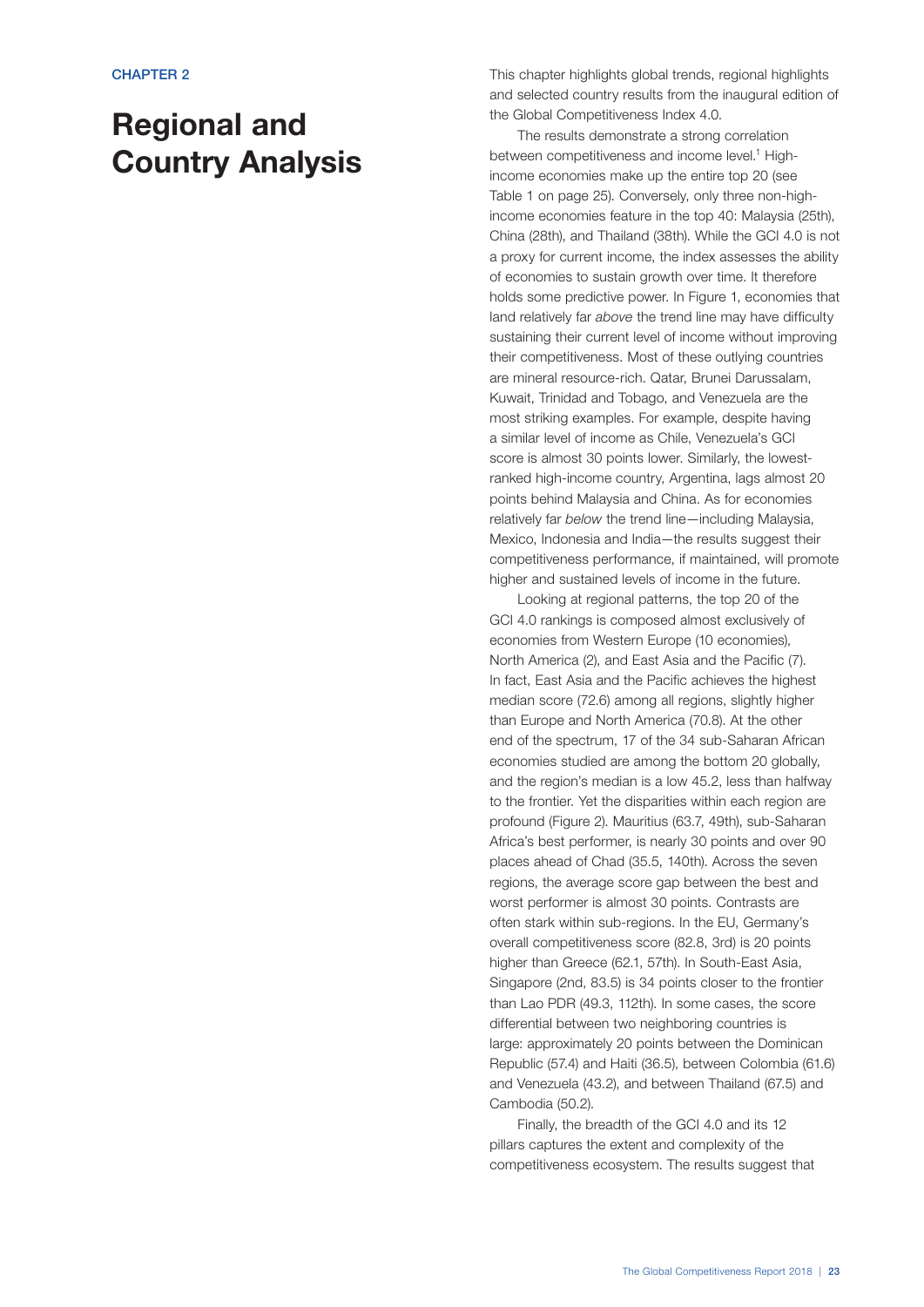#### Figure 1: Competitiveness and income



Sources: World Economic Forum analysis; World Bank 2018; national sources.

the quality of the overall ecosystem is as good as the quality of its *weakest* component, which represents a binding constraint: the lowest score among the 12 pillars explains as much as 88% of the variation in the overall GCI 4.0 score. It is therefore not surprising that the most competitive economies tend to perform well on all pillars, whereas the least competitive economies tend to struggle in all areas. The *lowest* average pillar score of the top 10 economies is 72.2 (Product market pillar), while the *highest* average pillar score of the 10 least competitive economies is 54.4 (Macroeconomic stability pillar). These results reflect the need for holistic strategic planning among policy-makers and their partners. In order to increase competitiveness, no area can be neglected, because there is very limited compensability among them, although progress in one area is likely to have positive spillovers into other areas.

As Table 1 shows, the most competitive regions (Europe and North America and East Asia and the Pacific) attain the highest score across all pillars, while Sub-Saharan Africa attains the lowest scores in 10 of the 12 pillars.

# Figure 2: Competitiveness gap within regions

100 Best, median and worst GCI 4.0 2018 scores (0–100), by region



Source: World Economic Forum analysis.

Note: See the At a Glance section on page xi for regional classification. Regions are arranged according to median scores.

Note: GNI = gross national income (Atlas method), natural log transformation. 2014 data is presented for Venezuela, and 2016 data is presented for Taiwan (China). N=140,  $R^2 = 0.82$ .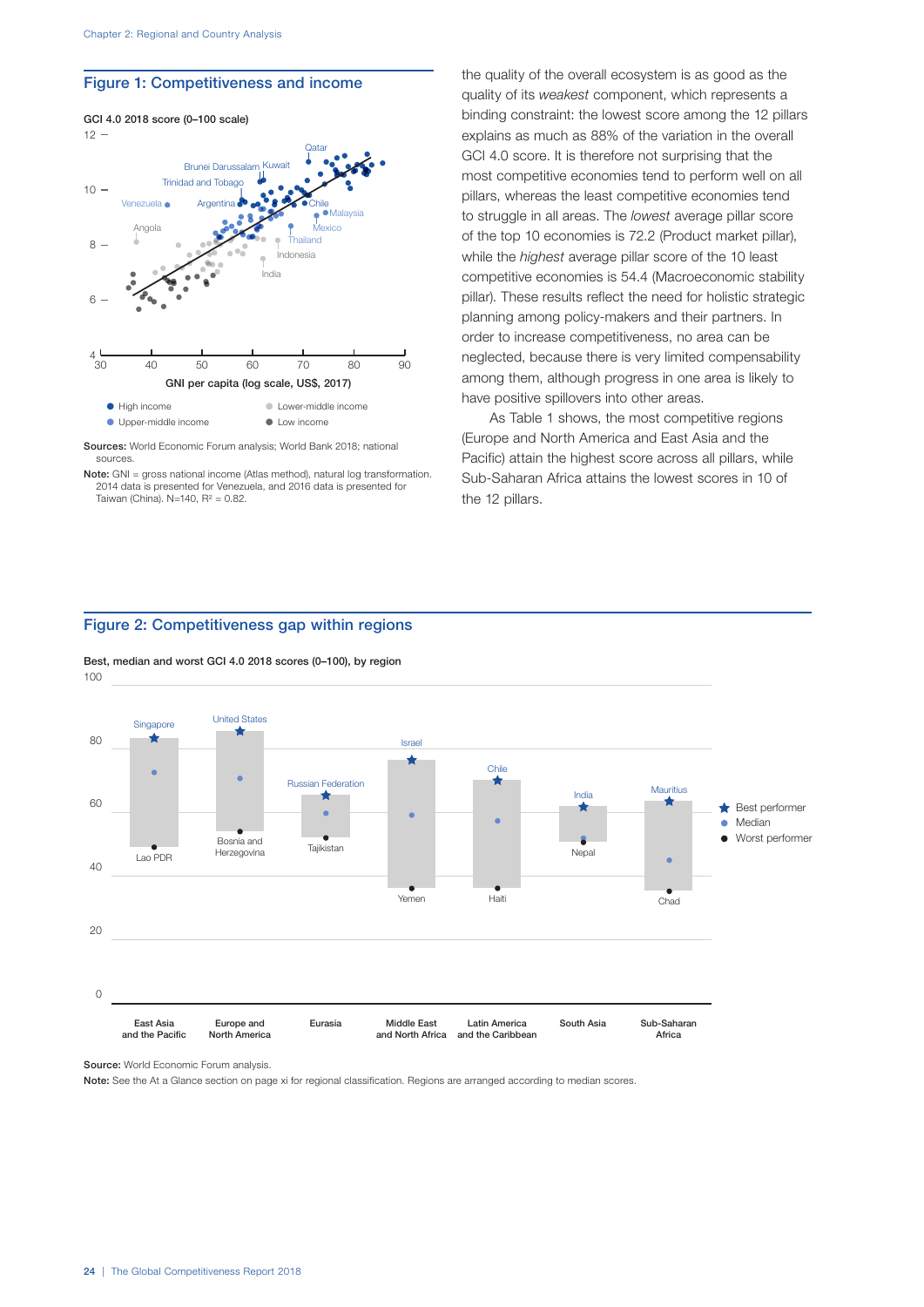## Table 1: Regional performance, by pillar Average score (0–100)

|                                 | Enabling environment |               |                            |                            | Human capital |        | <b>Markets</b> |               |                     |                | Innovation<br>ecosystem |                          |
|---------------------------------|----------------------|---------------|----------------------------|----------------------------|---------------|--------|----------------|---------------|---------------------|----------------|-------------------------|--------------------------|
| Region                          | Institutions         | Infastructure | adoption<br>$\overline{C}$ | Macroeconomic<br>stability | Health        | Skills | Product market | Labour market | system<br>Financial | size<br>Market | dynamism<br>Business    | Innovation<br>capability |
| East Asia and the Pacific       | 61.6                 | 74.3          | 67.3                       | 88.9                       | 84.3          | 66.9   | 62.2           | 65.9          | 72.8                | 67.2           | 65.7                    | 52.9                     |
| Eurasia                         | 53.0                 | 66.3          | 57.1                       | 71.7                       | 73.4          | 65.6   | 57.1           | 61.6          | 50.8                | 49.8           | 60.1                    | 34.8                     |
| Europe and North America        | 64.5                 | 78.7          | 68.0                       | 91.8                       | 90.7          | 74.2   | 62.0           | 66.2          | 69.5                | 59.6           | 68.3                    | 58.1                     |
| Latin America and the Caribbean | 47.8                 | 61.1          | 46.4                       | 74.0                       | 82.7          | 57.5   | 53.9           | 55.3          | 59.5                | 52.5           | 52.4                    | 33.8                     |
| Middle East and North Africa    | 54.3                 | 69.0          | 54.1                       | 79.6                       | 80.0          | 61.4   | 54.7           | 52.3          | 61.8                | 60.3           | 56.7                    | 39.9                     |
| South Asia                      | 50.1                 | 59.6          | 33.0                       | 74.1                       | 68.4          | 49.7   | 47.3           | 51.7          | 59.0                | 66.9           | 56.5                    | 36.4                     |
| Sub-Saharan Africa              | 47.5                 | 46.3          | 29.6                       | 66.9                       | 48.0          | 43.4   | 50.4           | 53.8          | 50.4                | 38.8           | 51.1                    | 28.4                     |

Source: World Economic Forum analysis.

Note: See the At a Glance section on page xi for regional classification. Darker shades indicate better performance.

## REGIONAL ANALYSIS

The following sections provide an overview of the performance of each of the following regions (organized in alphabetical order): East Asia and the Pacific; Eurasia; Europe; Latin America and the Caribbean; Middle East and North Africa; North America, South Asia; and Sub-Saharan Africa. Each section features a brief commentary about the performance of selected economies, namely the region's best performer and members of the top 10 and G20 if any. Economies are in order of their GCI 4.0 rank (see the At a Glance section on page xi for regional classifications). Scores cited in the following sections are on a 0–100 scale, unless mentioned otherwise. Ranks are out of 140 economies, unless mentioned otherwise. Any comparison to the past is against the 2017 'backcast' edition, which was calculated using the GCI 4.0 methodology (See Appendix C for details).

## East Asia and the Pacific

Home to some 2.3 billion people, the East Asia and the Pacific (EAP) region is characterized by profound diversity with respect to size, development level, political and economic system, geography, culture and history. One feature common across most economies in the region has been economic dynamism, which has contributed to rapid industrialization, a rise in living standards and a drastic reduction in extreme poverty, which fell from 30% to less than 10% over just a decade.

In 2017, the EAP was the fastest-growing region in the world and accounted for about one-third of global growth, due primarily to China's significant contribution. The region's developing economies grew at 6.6%, owing to a favourable global economic context that encouraged a rise in exports, strong consumption and high investment.2 Nine of the region's 10 developing economies covered in the GCI 4.0 achieved at least 3% growth in 2017, and in five—Cambodia, China, Lao PDR, the Philippines, and Viet Nam—growth exceeded 6%. The region's seven advanced economies averaged a healthy 2.9% growth.

The results of the GCI 4.0 paint a mostly positive picture of the region's competitive landscape, confirming the widely shared view that overall growth momentum is set to last. Yet some of the region's economies continue to suffer major competitiveness deficits. The region's seven advanced economies all feature in the top 20 of the GCI 4.0 rankings and three of the world's seven most competitive economies—Singapore (83.5, 2nd), Japan (82.5, 5th) and Hong Kong SAR (82.3, 7th)—stem from the region. Most boast world-class physical and digital infrastructure and connectivity, macroeconomic stability, strong human capital and well-developed financial systems. However, performance on the innovation ecosystem is uneven. There is, for example, a 17-point score gap between Republic of Korea (78.2, 8th) and New Zealand (61.4, 27th) on the Innovation capability pillar. Still, the region's innovation hubs—Japan, Korea,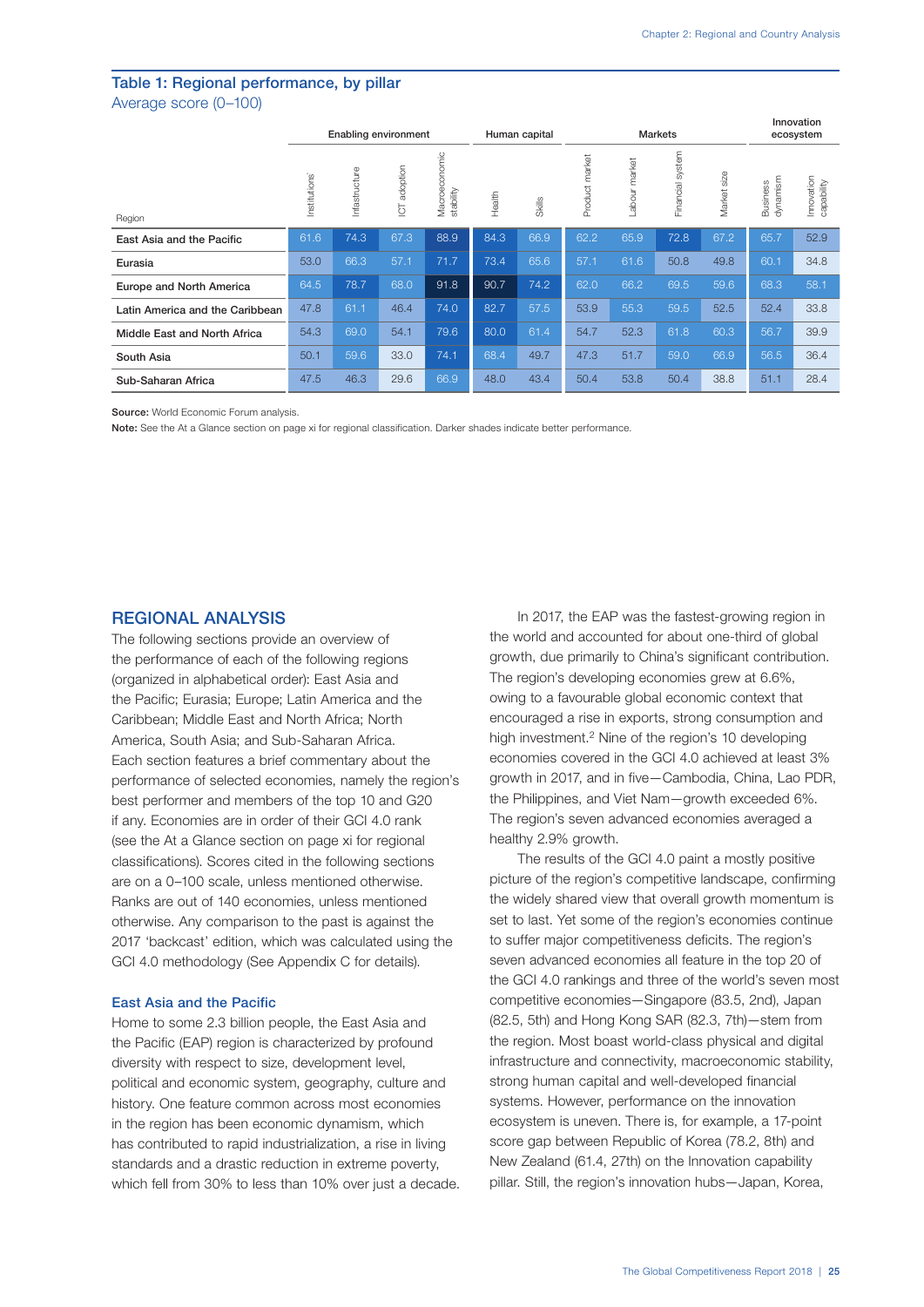and Taiwan (China)—could improve on the so-called 'softer' drivers of innovation to attain the level of "super innovators" such as Germany, the United States and Switzerland (see the In Depth section on innovation in Chapter 1).

Among the region's emerging markets, the picture is more diverse, with three distinct groups. Malaysia (74.4, 25th) and China (72.6, 28th) are less than 30 points to the competitiveness frontier (the highest score on the GCI) and on par with many advanced economies. The largest ASEAN economies—Indonesia, the Philippines, Viet Nam and Thailand—as well as Brunei Darussalam are 40 points or less to the frontier. Finally, Mongolia (52.7, 99th), Cambodia (50.2, 110th) and Lao PDR (49.3, 112th) are only halfway to the frontier, reflecting major weaknesses that threaten sustained growth. This makes them vulnerable to a sudden shock, such as a faster-than-expected rise in interest rates in advanced economies and escalating trade tensions, or, as in the specific case of Mongolia, lower commodity prices. The strengths of the region's advanced economies are often weaknesses for most of the developing ones: infrastructure (average score on the Infrastructure pillar of 65.4 compared with 87.0 for advanced economies), ICT adoption (average pillar 3 score of 56.8 vs 82.4), education and skills (average score on the Skills pillar of 59.6 vs 77.2), financial system development (average pillar 9 score of 64.1 vs 85.3), and innovation capability (average pillar 12 score of 72.3 vs 39.3).

Singapore ranks second (score of 83.5) on the overall rankings behind the United States as a result of a very strong performance across the board. Singapore features in the top 10 of seven pillars and in the top 20 of a further four. Openness is the defining feature of this global trading hub and one of the main drivers of its economic success. Singapore leads the Infrastructure pillar with a near-perfect score of 95.7. In particular, it boasts world-class transport infrastructure, services and connectivity. It also tops the Product market pillar (81.2), where it leads the trade openness component. Singapore also punches well above its weight in terms of market size, when taking into account imports (71.0, 27th globally). Singapore also achieves a perfect mark in the Health pillar, thanks to a healthy life expectancy of 74 years, ahead of Japan. Singapore is a regional innovation house, but in order to become a global powerhouse, it will need to improve its ecosystem further: Skills (76.0, 20th), Business dynamism (74.7, 16th) and Innovation capability (75.0, 14th) are the three pillars—besides Market size—where Singapore scores below 80.

Japan ranks 5th overall (score of 82.5), and second in the region. It is the most improved of the top 10 economies, rising three places compared with the 2017 backcast edition. Japan appears in the top 10 of seven pillars. It ranks first in the Health pillar, and Japan's digital (87.4, 3rd) and physical infrastructures (91.5, 5th) are top

notch. It notably ranks first on air transport infrastructure (92.5), while 93% of the adult population uses the internet on a regular basis. Japan boasts the world's third-largest penetration rate of fiber-to-the-home internet connections (23 per 100 population), a remarkable feat given the size of the country. Japan's two weakest pillars are Institutions (71.1, 20th)—where its performance is undermined by low levels of social capital (47.8, 95th) and relatively weak corporate governance (65.8, 40th) and Skills (73.6, 26th), where it receives average marks for the quality of the current (63.0, 26th) and future (73.2, 55th) workforces. Japan is already an innovation hub (77.5, 6th), but it needs to nurture the 'softer' drivers of the innovation ecosystem in order to become a 'super innovator'. For example, Japan scores low on several measures of entrepreneurial culture, including risk aversion (53.6, 47th) and creativity, as well as critical thinking (39.0, 70th).

Hong Kong SAR ranks 7th overall (score of 82.3) and third in Asia. Its competitiveness landscape is similar to that of Singapore, although it does slightly less well in terms of innovation and labour market efficiency. Hong Kong features in the top 10 of seven of the 12 pillars of the GCI 4.0. Remarkably, it ranks second in four pillars: Infrastructure (94.0), where it ranks first in terms of sea port infrastructure and connectivity; ICT adoption (87.9); Financial system (90.1), where it ranks first for stock market capitalization and second for stability (97.0); and Product market (79.0), where it ranks second in terms of trade openness (84.5). The main challenge for Hong Kong is to develop its Innovation capability (pillar 12), the weakest aspect of its performance (61.9, 26th).

Australia ranks 14th overall (78.9), up one spot from the 2017 backcast edition, and places fifth in the region, four places ahead of New Zealand. The country appears in the top 10 of three pillars. Notably, it shares the top spot of the Macroeconomic stability pillar (100.0). It achieves a near perfect mark on the Health pillar (98.5, 8th) and a very high score for the breadth, depth and stability of its financial system (85.6, 13th). Outside these areas, Australia's performance shows room for improvement. The functioning of its labour market (68.5, 22nd) is notably affected by its rigidity: Australia's innovation capacity (69.8, 18th) is ranked 20 points lower than the best performers in this category. The country does well when it comes to research and development (78.8) but struggles on the softer dimensions of the innovation ecosystem, including on the Interaction and diversity (60.8) and Entrepreneurial culture (61.6) sub-pillars.

The Republic of Korea ranks 15th overall (78.8), up two ranks compared with the 2017 backcast edition, and sixth in the East Asia and the Pacific region. The country leads the ICT adoption pillar, boasting some of the world's highest penetration rates of ICTs. A global innovation powerhouse, Korea ranks 8th on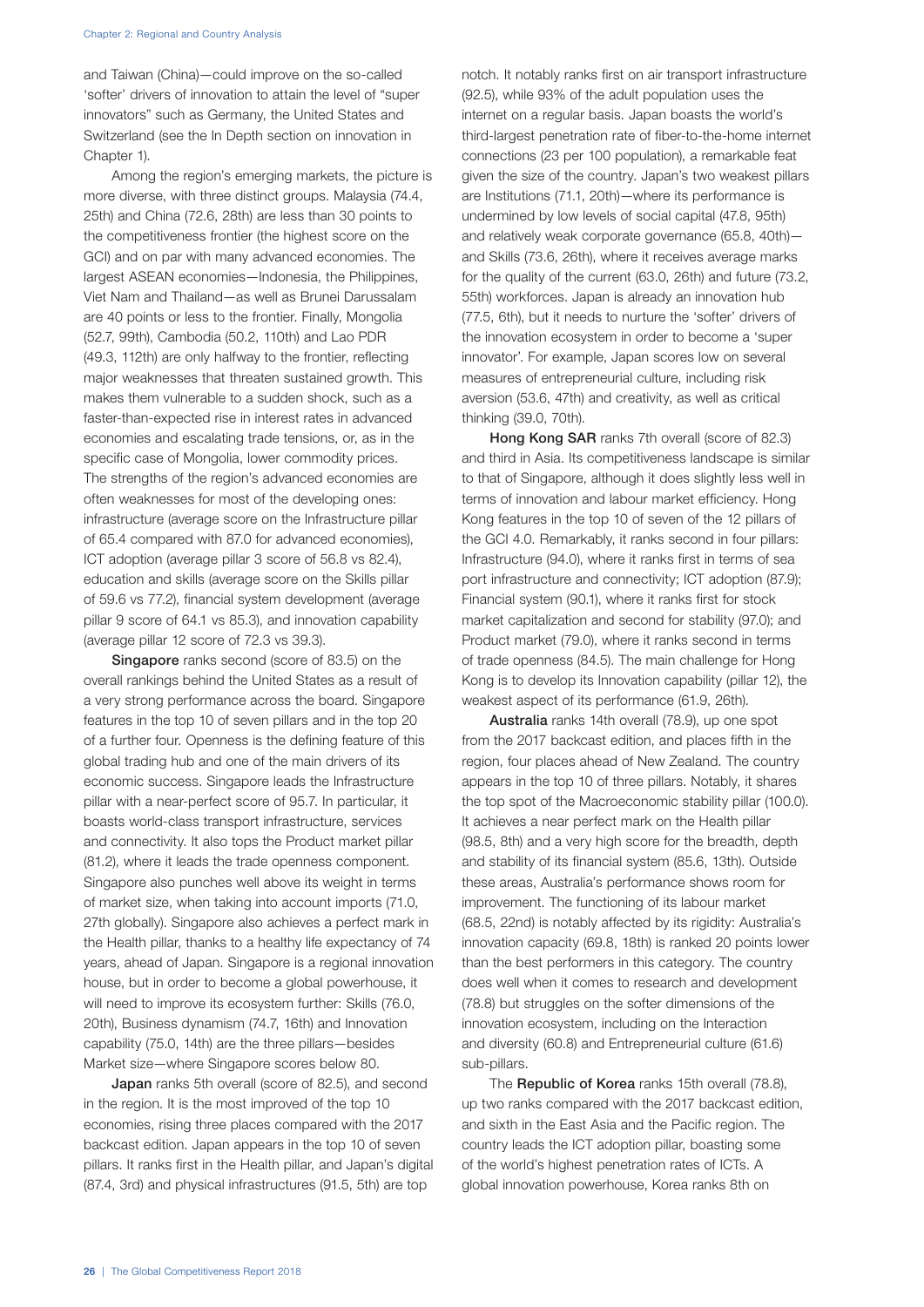the Innovation pillar. Notably, it spends the equivalent of 4.2% of GDP on R&D spending, second only to Israel (4.3%). But like some of its regional peers, Korea struggles on the less tangible drivers of innovation: critical thinking (35.5, 90th), interaction and diversity (54.5, 80th) and entrepreneurial and corporate cultures (51.3, 50th). Within this last component, Korea ranks 77th for entrepreneurial risk-taking and 88th for employee empowerment. Korea's two weakest pillars are Product market (56.2, 67th), mostly due to the lack of domestic competition, and Labour market (62.4, 48th), due to its rigidity and sub-optimal utilization of human capital.

China ranks 28th overall (score of 72.6), leading the BRICS economies ahead of the Russian Federation (65.6, 43rd), India (62.0, 58th), South Africa (60.8, 67th), and Brazil (59.5, 72nd). As the world's second largest economy, the largest when taking trade into account, China is now at a critical juncture as it transitions to a new phase of its economic development—referred to as the "new normal" by President Xi Jinping—in which its economy is driven less by investments and exports and more by consumption and services. In this context, the country has been increasingly betting on innovation. It has become a prominent player in some specific areas, like artificial intelligence. With a score of 64.4 (24th) it already stands above many advanced economies, but still trails leaders like Germany, the United States and Switzerland by some 20 points. In order to catch up with these 'super innovators', China would need to improve performance on softer drivers of innovation, such as diversity, collaboration and various aspects of openness. Other relative strengths include the Infrastructure (78.1, 29th) and ICT adoption (71.5, 26th) pillars, two remarkable achievements given the sheer size of the country. On a less positive note, China's institutional framework (54.6, 65th) needs further improvement. Policy-makers should also offer a more level-playing field for companies by promoting domestic and foreign competition (57.4, 55th), and addressing various inefficiencies and rigidities in the labour market (59.3, 69th).

Indonesia ranks 45th overall (64.9), a gain of two places and 1.4 points compared with the 2017 backcast edition. South-East Asia's largest economy, Indonesia ranks 4th in the region behind Singapore (2nd), Malaysia (25th), and Thailand (38th). Indonesia benefits from the very large size of its market (81.6, 8th). It is also one of the world's most connected emerging economies (61.1, 50th), on par with many richer and much smaller economies, such as Chile and Georgia. Indonesia's score in that category is 20 points higher than the average score of the lower-middle income group to which it belongs. This factor, combined with a quite vibrant entrepreneurial culture (61.1, 24th) and overall business dynamism (69.0, 30th) bodes well for the future. However, innovation capability remains limited (37.1, 68th). In particular, research and development activities remain extremely limited, with R&D spending amounting to less than 0.1% of GDP (112th). Within the other pillars of the index, performance is uneven. One area of specific concern is public health. A newborn in Indonesia can expect to live only 62 years in good health, one of the lowest figures outside sub-Saharan Africa.

## Eurasia

Eurasia is growing at a moderate pace (slightly above 2%) and is expected to continue on this trend for the next few years. Data indicates that the region is firmly out of the 2015 recession and can look to the future with more optimism compared to the recent past. The Russian Federation, the largest economy in the region, is expected to grow at 1.7% in 2018, and China is strengthening its position as a key commercial partner for the region. The positive outlook in these two countries provides an anchor to the economic development of the region for the next few years. In addition, oil prices continuing to remain above US\$60 per barrel since the fourth quarter of 2017 have contributed to the growth of two other large economies in the region (Azerbaijan and Kazakhstan). These developments have backed the improvement in macroeconomic stability of most oil-exporting countries and provided additional space in public budgets. However, the region should consider some looming risks. Among them, the gradual normalization of monetary policy in Europe and the United States is likely to increase interest rates and tighten credit conditions. In addition, the potential increase in protectionism worldwide may indirectly reduce the growth prospects of the region and increase uncertainty on commodity prices.3

In this context, Eurasia has attained a moderate competitiveness performance (58.4 out of 100). Most countries in the region achieve a GCI score between 52 and 65, and all share strong performances on health (pillar 5, 73.4), education and skills (pillar 6, 65.6) and infrastructure (pillar 1, 66.3). Yet, to secure a stronger competitiveness position, Eurasian countries should diversify their economies and work to build upon these strengths to increase their presence in higher segments of the value chain. This will require improving their financial systems and upgrading their capabilities for innovation, the two main common areas of weakness in the region. In some countries (Armenia, Azerbaijan, Georgia and Kazakhstan, for example) reforms in the labour market can also contribute to improving the allocation and retention of skilled talent, which is pivotal for absorbing new technologies and increasing value added and productivity across industries. In addition, no country in the region achieves a score above 61 on the Institutions pillar. More specifically, all countries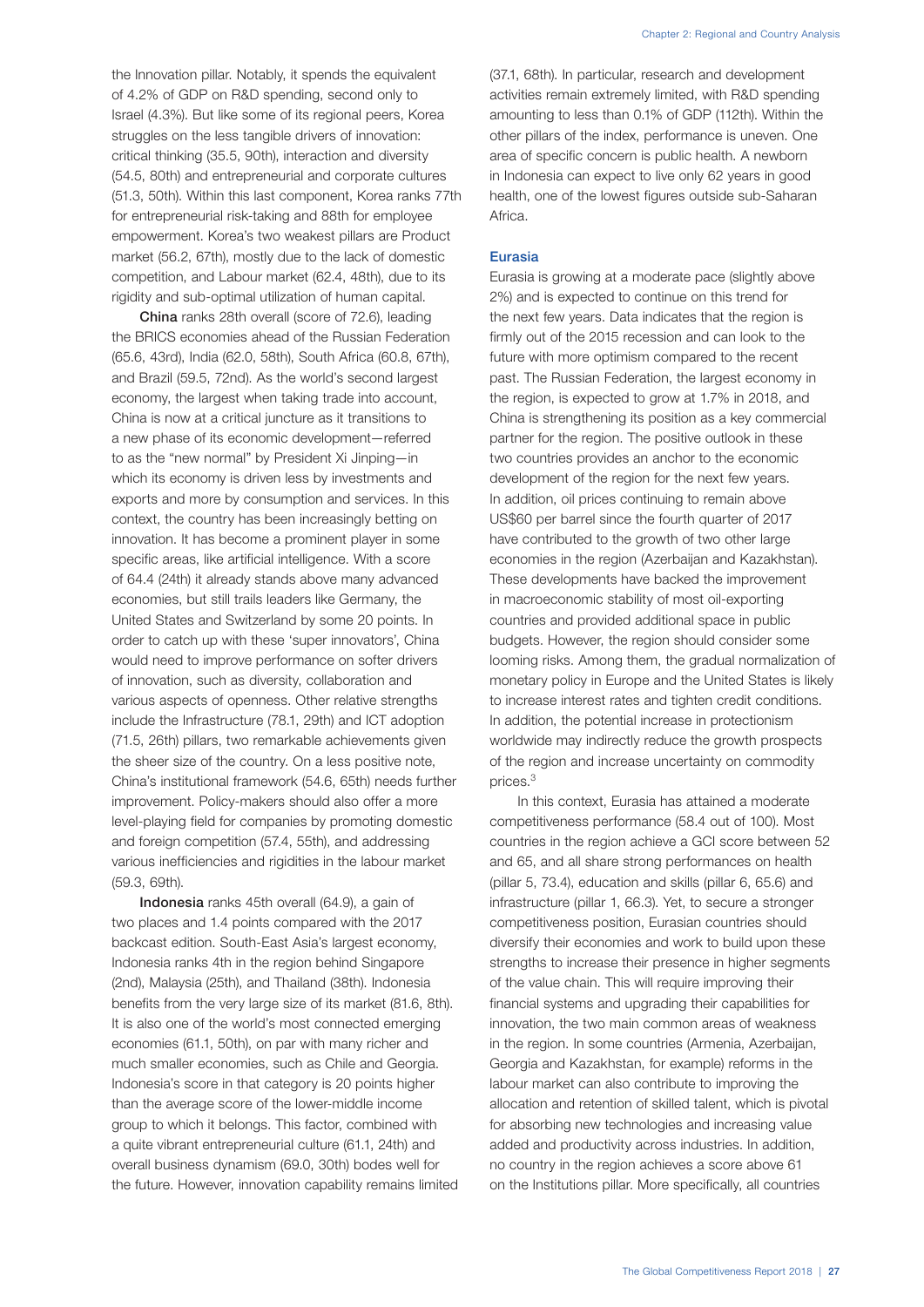except Georgia score below 35 in terms of transparency. More concerted efforts should be made to reinforce this dimension across the region.

Despite sharing similar strengths and development challenges, countries in Eurasia present significant competitiveness disparities. The regional leader, Russian Federation (43rd overall) ranks 59 places ahead of Tajikistan (102nd), achieving a significantly better performance on nine out of the 12 GCI pillars. In particular, the country's score on the ICT adoption pillar is 39.2 points better than that of Tajikistan, which translates into 83 places higher on the pillar ranking.

In fact, ICT adoption is, by far, the component of the index that reveals the greatest differences across the region. The performances of the region's top three countries (Russian Federation, Kazakhstan and Georgia) are approximately 20 points higher than those of the least ICT-ready countries (Kyrgyz Republic, Tajikistan and Ukraine). The GCI 4.0 also registers noteworthy inequalities across the region in terms of macroeconomic stability and infrastructure. With regard to the former, Ukraine and Azerbaijan perform considerably lower than the regional average, due to double-digit inflation and increasing or high public debt. As for infrastructure, the score of the most advanced countries in the region are at least 15 points higher than those with less developed infrastructures.

The best performer in Eurasia, the Russian Federation ranks 43rd overall with a score of 65.6 out of 100. This is a slight increase from 2017. Its competitiveness performance reflects better growth prospects; the country is growing at 1.7% in 2018, the highest in over five years. The stabilization of its macroeconomic context has played a central role in this process. Following 2014–2016, during which inflation was in double digits and the economy was in a recession, inflation is now slightly above 5.4%, while government debt is low (17.7%). Relying on a more stable macroeconomic environment (87.5, 55th), Russia can better leverage its large market size (84.0, 6th), its high level of ICT adoption (72.1, 25th) and its human capital (66.3, 85th). As stated by its Strategy 2030, the country plans to focus on structural change and work to improve its export capacity and develop a stronger financial system. The limited depth of the financial system (35.0, 73rd) is one of the factors constraining the investments necessary to achieve greater breadth and sophistication of value chains. In addition, the skills of the current workforce (54.0, 53rd) should be upgraded and modernized. This will certainly benefit the country's innovation ecosystem, which is currently penalized by a weak entrepreneurial culture (49.5, 64th) and limited interaction and diversity (43.2). The second weakest aspect of Russia's performance after innovation is the Institutions pillar (52.7, 72nd), in which Russia is only halfway to the frontier. Among the many issues in this

area, the very low level of transparency (29.0, 113th) is of particular concern and severely undermines the quality of the business environment.

#### Europe

When it comes to competitiveness, Europe is a story of contrasts, with four distinct groups: a very competitive north-west, including Switzerland; a relatively competitive south-west, led by France; a rising northeast region, led by Poland, Czech Republic and the Baltic countries, which rank on par with or higher than several Western European economies on several aspects of competitiveness; and the south-eastern region—in particular, the Balkan countries—which lags behind the other groups.

Real GDP growth was up for the majority of European countries in 2017, with current growth forecasts for the subset of euro area countries above 2% for 2018. While this looks like a continuation of the recovery, the situation remains fragile, as uncertainty over international cooperation and trade is dampening 2018's growth outlook. As a result of both trade tensions with the United States and rising energy prices, the European Central Bank has recently downgraded growth forecasts for the euro area for 2018 from 2.3% in May to 2.0% (vs growth of 2.4% in 2017).4

The consequences of the 2007-2010 financial crisis still linger in the form of broken trust between a large part of the European electorate and the continent's political elites—and more concretely in the form of continued overleveraged government balance sheets. Added fragility comes from continuing shifts in political alignment and ideology, with the appearance of a growing voter base for populist parties across Europe. In addition, Brexit remains unresolved. However, a recent positive milestone is Greece's successful exit from the IMF loan programmes.

While recent political shifts do give much reason for concern, the continent still has basic competitiveness factors firmly in place: Europe's public health indicators are strong across the board, including Spain at the global frontier. Education and skills outcomes are also solid. Finland tops this category globally, although these outcomes differ across the region as a whole.

Technology-related headlines coming out of Europe in the past year have mostly been related to efforts by the competition authorities to come to terms with new forms of market power exerted by platform companies and about the lack of local "unicorns". The greatest disparities across the continent lie in national innovation ecosystems, with countries in Eastern Europe and the Balkans lacking basic innovation infrastructure while countries such as Germany define the global frontier on innovation ecosystems (Germany tops the innovation rankings in this year's GCI). This divide extends to factors as varied as a country's diversity of interaction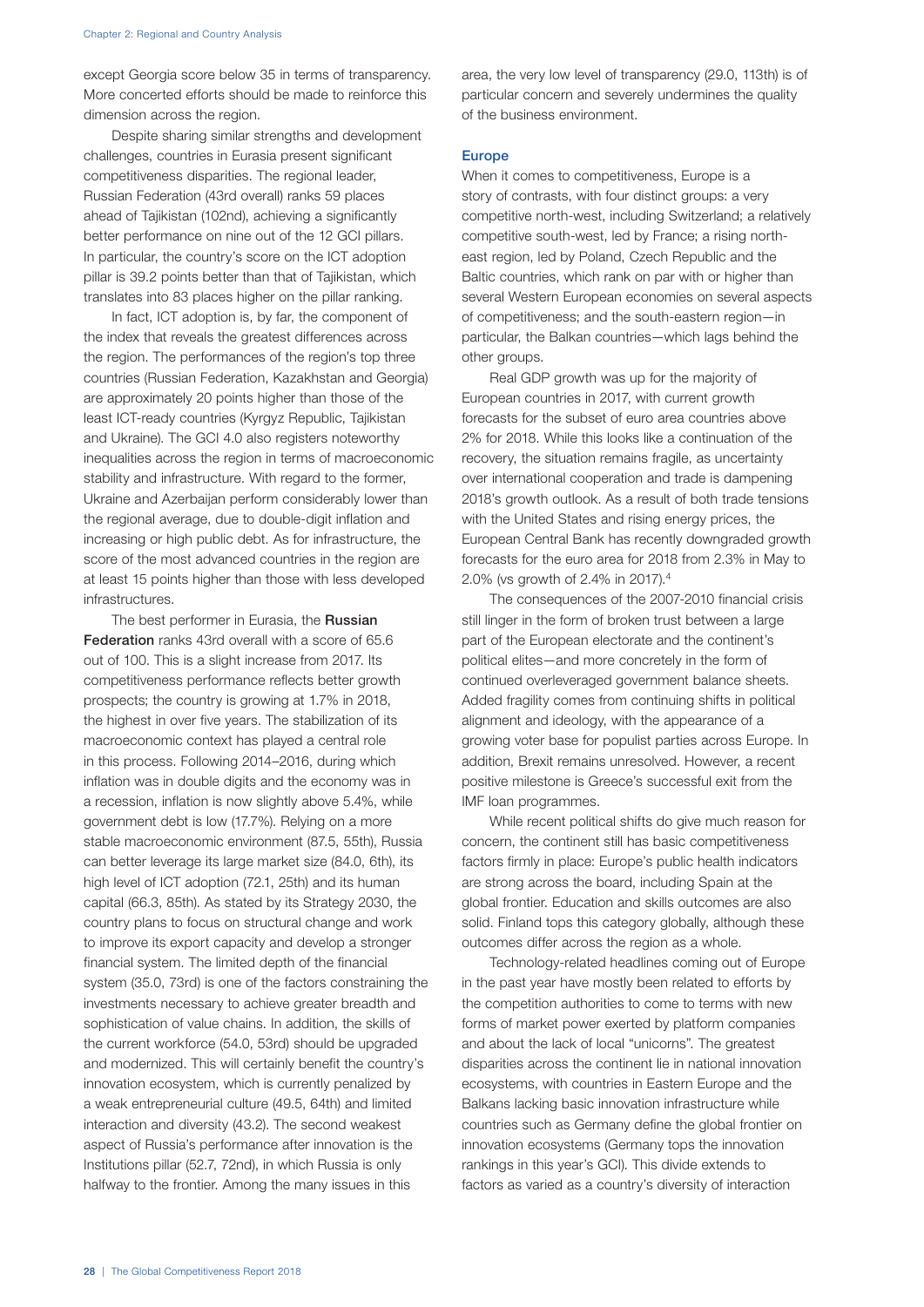research outcomes and commercialization opportunities. The distribution of outcomes on technology readiness is also relatively dispersed, and Europe is undeniably behind the global leader Korea. On a positive note, European economies on average fare relatively well on technology adoption.

On other factors of competitiveness, Europe is relatively far behind the global frontier when it comes to product market competition (where Singapore tops the global ranking) as well as business dynamism, where the United States ranks highest. The size of its market on the other hand represents a strong competitiveness advantage for Europe, especially in an age where economies of scale and network efficiencies are becoming ever more important.

Germany emerges as the strongest European performer in this year's competitiveness rankings and the third-strongest globally (overall score: 82.8). The country stands out in particular for its innovation ecosystem. It ranks first globally on the Innovation capability pillar (87.5). This result is driven by a strong performance on patents (5th, 100) and research publications (3rd, 100), by top-ranked research institutions (4th, 100), and by a very high degree of buyer sophistication (66.1, 5th), leading to firms constantly being challenged by their customers to innovate.

Innovators benefit from a vibrant business sector to bring innovations to market (81.6, 2nd). Germany's strong overall competitiveness performance is further explained by very solid fundamentals, such as a stable macroeconomic environment and a healthy, welleducated and highly-skilled population.

However, the country lags behind when it comes to ICT adoption, ranking only 31st globally with a score of 69.3. The gap is particularly marked on mobile broadband subscriptions (53rd) and on the provision of the latest ICT infrastructure in particular in terms of fiber connectivity to the home (66th).

Switzerland ranks 4th (score of 82.6) globally and second in Europe, behind Germany. It features in the top 5 of seven pillars. Switzerland is one of the world's 'super innovators' (82.1, 3rd, behind Germany and the United States). The country is home to large multinationals that are often leaders in their sector, as well as a dense network of SMEs with a reputation for quality and innovation. In addition to research excellence, intense collaboration between the academic and business worlds yields innovative products with commercial applications. An array of factors supports the innovation process, including a conducive institutional framework (77.1, 5th), top-notch transport and utility infrastructure (3rd), a sophisticated and stable financial system (89.4, 4th), and a well-functioning labour market (80.4, 2nd). In this last category, Switzerland

ranks first for the soundness of its active labour market policies and the quality of industrial relations, and second for flexibility. Switzerland's performance is adversely affected, however, by its poor showing in the trade openness category (60.5, 76th and worst among advanced economies), owing to the complexity of its tariff regime, for which it ranks last among the 140 economies studied. In terms of ICT adoption, Switzerland lags far behind the best (77.0, 15 points behind global leader Republic of Korea).

The Netherlands is the third-most competitive European economy and the sixth-best globally (82.4). The Netherlands performs particularly well on institutions (77.9, 4th), especially when it comes to checks and balances (including judicial independence, freedom of the press and government openness), protection of property rights, and ethics and transparency.

Its economy is particularly strong on openness, which manifests itself in many dimensions. The country's open innovation environment is marked by forgiving cultural attitudes towards entrepreneurial failure, a great willingness to delegate authority, entrepreneurs who are willing to embrace disruptive ideas, and fast-growing innovative companies (71.5, 6th). In the Netherlands, businesses are as easy to set up as they are to unravel.

Capitalizing on its high population density, the Netherlands is very well-connected internally through high-quality roads, railroads and waterways, as well as externally through digital technologies and physical infrastructure such as seaports and airports (92.4, 4th on the Infrastructure pillar). All of these factors support highly competitive product markets. A final contributing factor to the country's openness comes in terms of the mindset fostered among students. The quality of education offered is very high (84.5, 6th) and, evidently, encourages critical thinking, where the Netherlands ranks 7th globally (70.9).

The United Kingdom is the fourth-most competitive economy in Europe and eighth-strongest globally (82.0). The performance is largely explained by its traditional strengths: very well-functioning markets (78.7, 4th), a top innovation ecosystem (79.2, 7th) and vibrant business dynamism (79.0, 7th). Notably, the country's performance is equally strong across product, labour and financial markets. Independent of other effects of Brexit, the event will, by definition, weaken the United Kingdom's markets component as integration with the EU is rolled back. Other factors will need to compensate. While the UK has a strong innovation ecosystem and a vibrant business sector, it currently looks less prepared than some of its peers to leverage ongoing rapid technological change. ICT adoption is also one of the weakest pillars compared to the other eleven drivers, with the UK ranking only 28th globally (71.1). It also lags in terms of its provision of fiber to the home (75th), mobile broadband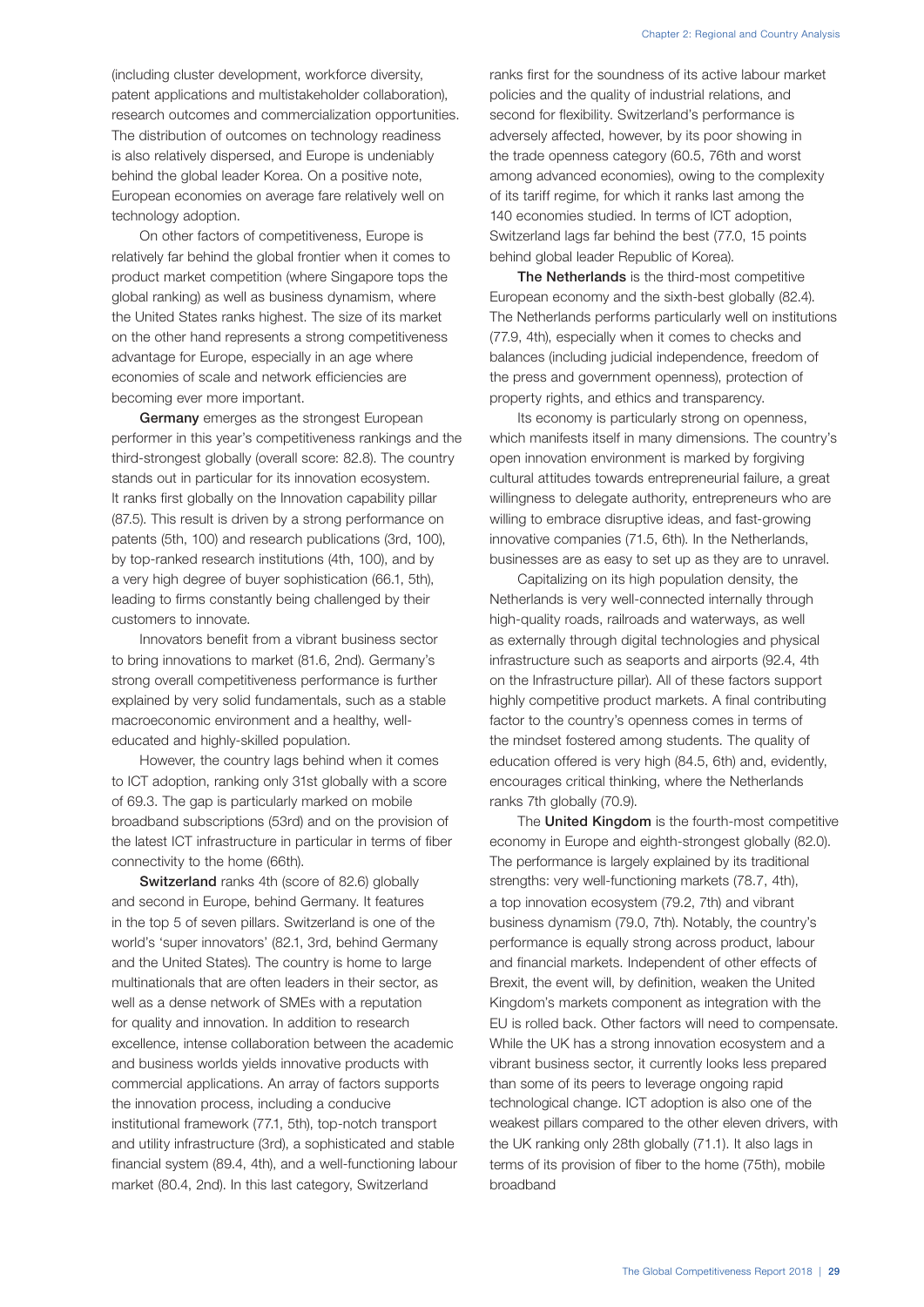subscriptions (40th) as well as the digital skills of the population (65.5, 32nd).

Sweden ranks ninth globally in this year's index and fifth within Europe (81.7). Its performance is even across the twelve drivers of competitiveness, with high scores and high rankings across all 12 pillars. Among its highperforming European peers, Sweden seems best prepared to leverage the opportunities brought by the accelerating technological change. The country ranks extremely high on ICT adoption (85.2, 5th), scoring highly both on levels of internet use (89.7, 14th) as well as the quality of its connectivity: 12th on mobile broadband connections, 13th on fixed broadband connection and 5th for fiber connectivity to the home. Remarkably, it ranks top globally in terms of the digital skills of its population (80.6). These high levels of tech readiness combined with a strong performance on human capital, including education and skills (84.2, 7th) and public health (96.5, 17th)—provide a very good basis to capitalize on Sweden's strong innovation capacity (79.8, 5th).

Denmark, one of the smallest markets in Europe, ranks tenth globally (80.6). It stands out in the region for its very well-functioning labour markets (5th, 78.0), which form the basis of a strong social contract. A pioneer of flexicurity, the country manages to reconcile an effective market economy with strong worker protection and a welfare state, notably through active labor market policies (71.4, 7th). The country provides high levels of stability both for its citizens and the business sector. It scores high on the strength of its institutions (10th, 75.9), its infrastructure (86.3, 14th) as well as it's the stability of its macroeconomic environment (joint 1st with multiple economies). According to the perception of Denmark's business executives, the country also has one of the highest levels of social capital in the world (64.3, 4th). Further, the labour force is extremely well educated (84.9, 5th), with the educational system scoring high on the quality of vocational as well as graduate education. Digital skills among the population are strong, and both the level and quality of connectivity are high, placing the country among the top 10 tech-ready economies globally (82.3, 8th).

Denmark's business sector is one of the most dynamic in the world, thanks to very little red tape (the administrative burden of setting up and closing down a business is minimal) and a business culture marked by trust and collaboration as well as a willingness to embrace new ideas. Furthermore, its innovation outcomes in terms of the number of patents and trademarks are remarkable given the small size of the country.

**France** secures a place among the top twenty economies globally (78.0, 17th), having recently taken on an ambitious reform program that encompassed overhauling labour laws, reforming public services (most notably the national railway operator) and making the country more attractive as a destination for high-tech investment.

As a host to world-class research institutions (3rd), the country performs very well on innovation capability (76.1, 11th), and ranks among the top countries in the world in terms of the number and quality of its research publications (5th). There is scope to boost this performance further by adapting the system to the digital age. This would entail focusing on 'soft' innovation factors, such as encouraging critical thinking in students (44.9, 48th), embracing disruptive ideas (46.7, 45th) and developing its entrepreneurial culture. In fact, France ranks a low 84th (46.2) on the GCI in terms of its tolerance for entrepreneurial failure. Currently, France's performance on the Interaction and diversity sub-pillar is also weaker than its peers.

In order to leverage this innovation strength, further bottlenecks need to be addressed in the area of market functioning. While labour market rigidities are being addressed, there is still a long way to go as the economy currently ranks 53rd on this dimension (61.5). Furthermore, product market functioning can be improved by reducing non-tariff barriers (53.2, 90th) and reducing services trade restrictiveness (73.6, 55th). The country's regulatory burden is perceived to be very high by the business sector, with France ranking 107th on this indicator (31.8). The country's performance on ICT adoption is mixed (71.1, 29th), with a high level of fixed broadband subscriptions, yet lagging on mobile broadband and fiber to the home.

Italy ranks 31st overall and 17th in Europe. The country's GDP is growing at 1.5%, the fastest rate since the 2008's financial crisis. Yet Italy remains the advanced economy that is growing the least. To improve its prosperity, Italy should indeed prioritize its competitiveness and growth agenda, building on its strength and addressing its weaknesses. Among Italy's strengths, the GCI highlights excellent health conditions (99.2, 6th), large market size (79.1, 12th), a top-tier innovation capability (65.8, 22nd), and good infrastructure (83.1, 21st). To further maximize its innovation potential Italy could further expand its ICT adoption (60.3), while the private sector should be more open to new business models and disruptive ideas (36.6) and assume a more positive risk-taking attitude (49.6). On the other hand, the improvement of Italy's competitiveness depends primarily on the modernization of its financial system (64.3, 49th) and public-sector administration (39.9, 107th). Low performance in these pillars translates, respectively, into insufficient resources to finance innovative investments and a high degree of red-tape that stifles business activity. In addition, macroeconomic stability (85.0, 58th) will, no doubt, be a key area of focus for policy-makers going forward. Although public finance appears to be under control,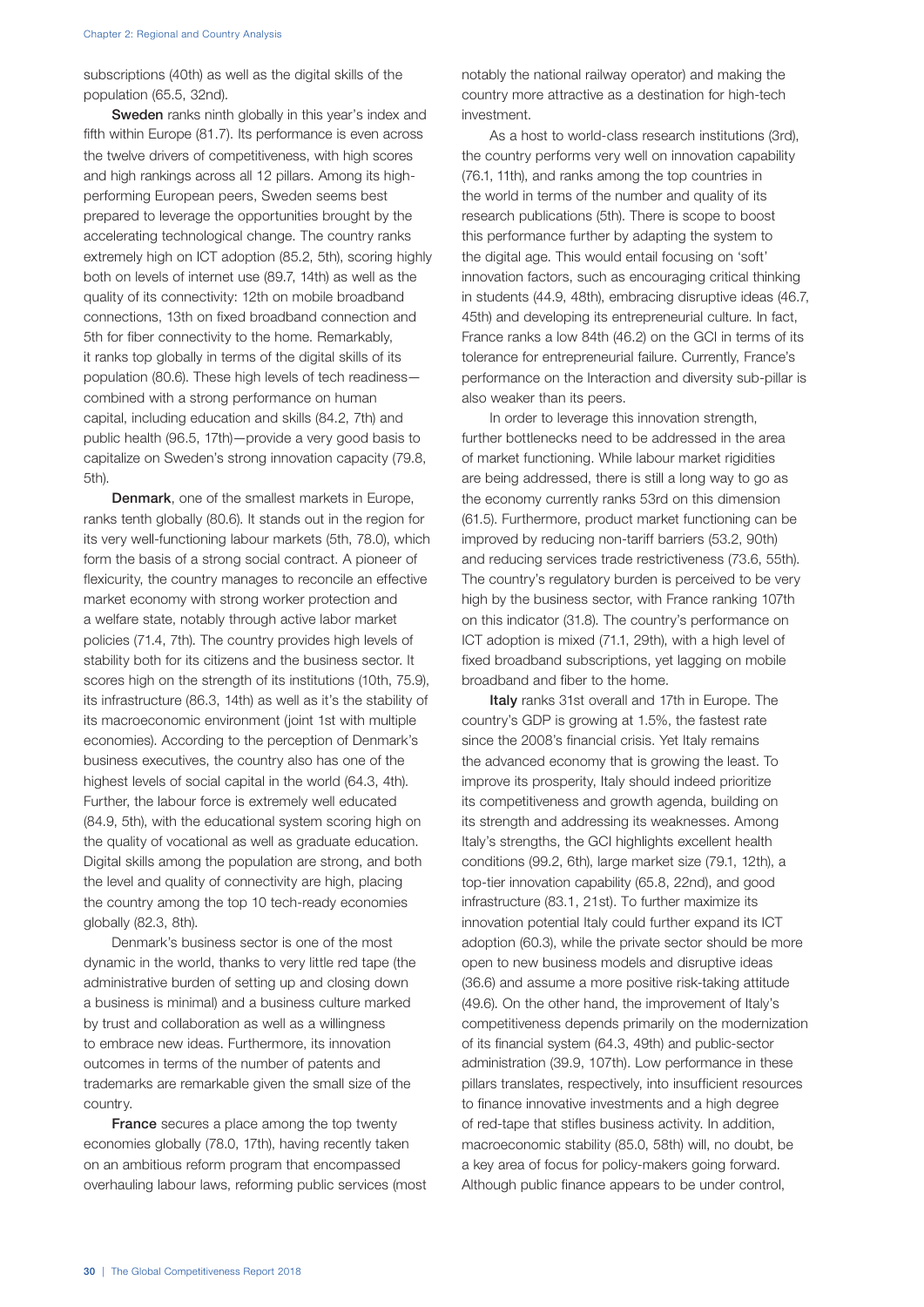overall, high public debt and uncertainties on the future management of fiscal policy may further increase the cost of access to capital for the public sector and for private companies.

**Turkey** ranks 61st on the overall GCI 4.0, with relative strengths on infrastructure (72.6), public health (86.2) and the innovation ecosystem (50.6). Grappling with near double-digit inflation and negative debt dynamics, Turkey's macroeconomic woes are compounded by trade sanctions established by the United States, which has triggered even higher inflation and a currency crisis. Turkey is ranked 116th on the Macroeconomic stability pillar, with a score of 67.4.

While its innovation performance is good, with strong research institutions (34.7, 19th) and a good publication record, ideas generated by Turkey's research community face many bottlenecks further down the value chain in terms of barriers to entrepreneurship and market functioning. Starting a business is relatively costly (93.6, 87th) and the business sector is cautious to embrace disruptive ideas (41.0, 74th). Further, the labour market is hindered by rigidities in terms of workeremployer relations (47.9, 113th), contracting (ranking 122st, with a score of 46.3 on the Redundancy costs indicator) and meritocracy (50.5, 116th). In particular, women's participation in the labour market is very low. For every 100 men, only 39 women are represented in the labour market.

## Latin America and the Caribbean

Economic growth in Latin America picked up modestly in 2017. Commodity-exporting countries such as Brazil, Argentina and Chile have benefited from high commodity prices and high global demand. Inflation has been kept in check in most countries, with the exceptions of Argentina and, to a much larger extent, Venezuela.

The region's economic recovery remains fragile as multiple economic and geopolitical factors could jeopardize growth. Some of these risks include a rise of trade protectionism in the United States; a spillover of Venezuela's economic and humanitarian crisis; policy uncertainty emerging from elections in the region's largest economies, Brazil and Mexico; and disruptions from natural disasters threatening Caribbean economies still recovering from the devastating impacts of the fall 2017 hurricanes.

Strengthening institutions across the region must be a priority, as it can have far-reaching effects on the performance of other pillars (see Chapter 1). The region's average performance on the Institutions pillar is approximately the same as that of Sub-Saharan Africa. In many countries, high levels of perceived corruption reveal an important factor undermining the strength of institutions. Security also poses a significant challenge for the region, which includes countries that rank among the least secure in the world: El Salvador (140th), Venezuela (139th) and Honduras (136th). With eight countries in the region holding presidential elections between November 2017 and December 2018, it is unclear whether this electoral cycle will lead to new opportunities or greater challenges for the coming years.

Other notable competitiveness gaps in the region are in ICT adoption and innovation. Though several outliers stand out in each pillar, Uruguay is the country with the highest level by far of ICT adoption in the region, topping advanced economies such as Taiwan (China) and Switzerland. Interestingly, however, Uruguay's performance on ICT has not translated to more innovation, further reinforcing the argument that innovation should be tackled with a multidimensional perspective.

For most countries, the current favourable macroeconomic conditions coupled with relatively positive economic growth may provide a window of opportunity to narrow performance gaps in other pillars—especially those requiring additional investments and popular support for competitiveness enhancing policies.

Chile ranks 33rd overall with a score of 70.3. The country is the most competitive in Latin America, ranking 1st among its peers in six out of 12 pillars. Chile's overall performance is driven by stable macroeconomic conditions (ranking 1st with a score of 100) and a relatively well-developed infrastructure (75.2, 41st).

Chile is among the top performers on the Product market pillar (68.2, 13th), primarily as a result of lower prevalence of non-tariff barriers and relatively low measures of tariff complexity. The country is relatively weaker on ICT adoption (61.3, 49th), but nonetheless performs above the regional average. Like many of its neighbors, Chile also lags behind on innovation capability (41.3, 53rd) as a result of low performance on both research and development and research collaboration metrics.

Mexico ranks 46th globally, with a score of 64.6, and is the second most competitive Latin American economy behind Chile. The country's competitiveness is largely driven by a stable macroeconomic environment (pillar 4 score of 99.4), and a large market size (80.6, 11th). There are other reasons to be optimistic about Mexico's growth trajectory: it outshines other Latin American countries in terms of business dynamism (65.5, 41st) due, in part, to the relatively favourable administrative environment for businesses (82.0, 33rd).

Weaknesses in the labour market, where it ranks 100th (54.4)—in particular its rigidity (54.4, 91st) and the difficulty in attracting and retaining a talented workforce (54.8, 107th)—weigh on Mexico's performance. The country also gets low marks on the Institutions pillar (47.7, 105th, 20 points lower than the OECD average), partly driven by a deteriorating security situation (46.0, 127th), which is characterized by violence, a high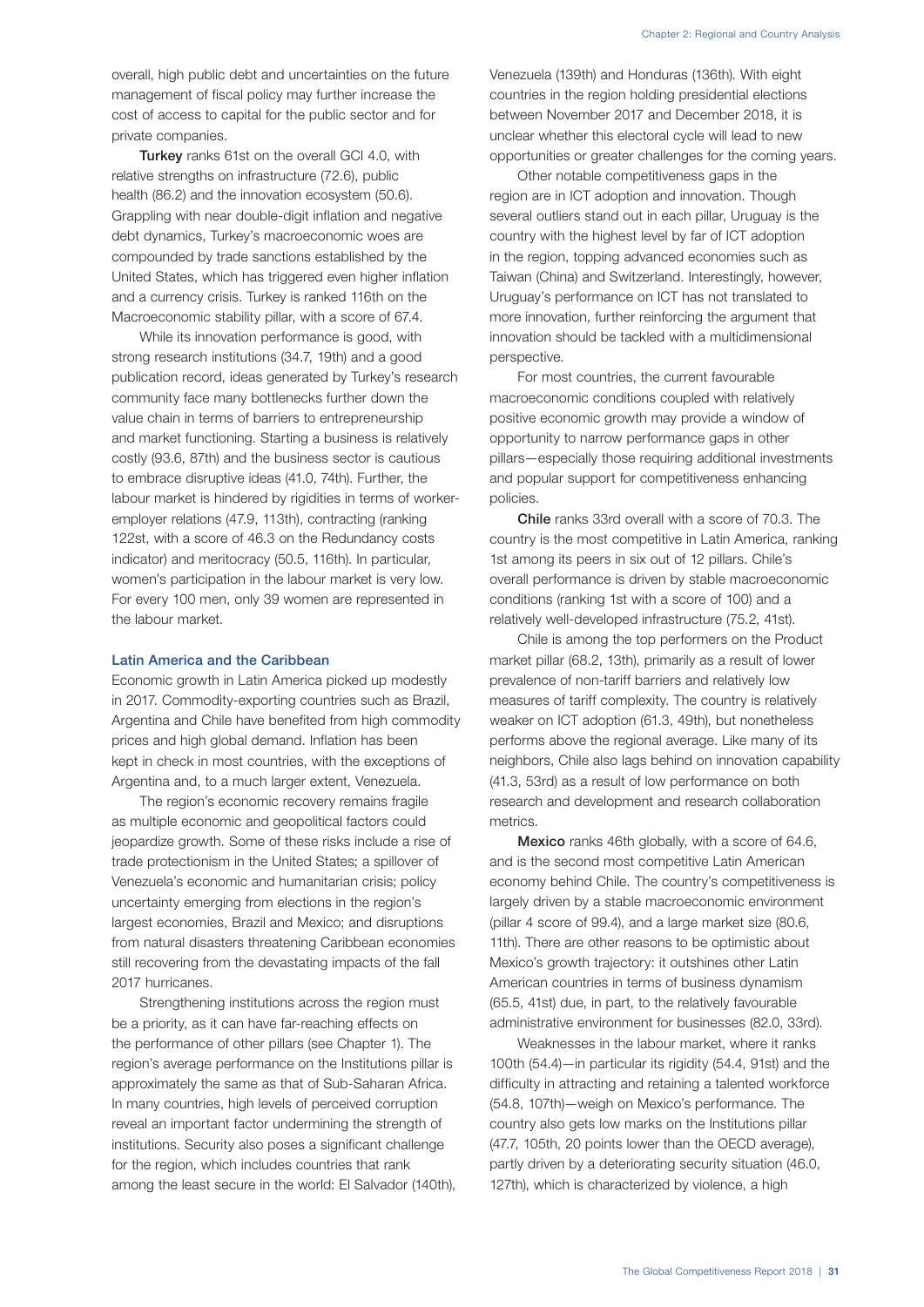homicide rate and low trust in law enforcement officials. Recent corruption scandals have also contributed to the very weak performance on the Transparency sub-pillar (29.0, 113th).

**Brazil** ranks 72nd overall, down three places from its 2017 score. As South America's largest economy, its score is driven by its relatively large market size (80.9, 10th) and performance on the Health pillar (79.6, 73rd). Brazil leads the region on the Innovation capability pillar (ranked 40th overall) yet remains below its potential. The poor integration of policies and the lack of coordination between the public and private sectors are among the institutional factors inhibiting its performance.

Conversely, Brazil ranks 9th in the region and 108th overall on the Business dynamism pillar with a score of 52.4. By promoting the inclusion of more businesses and firms in the innovation ecosystem, Brazil could further capitalize on its innovation potential and stimulate productivity growth. The country also fares poorly on the Product market pillar (48.9, 117th) as a result of a lack of market competition, the presence of distortive policies (subsidies), and Brazil's poor integration to global markets—reflected in very high import tariffs (12.5% on average, 125th) and high prevalence of NTBs (136th). Labour market performance also remains one of the biggest challenges for Brazil, and performance has declined over the last year. The pillar 8 score fell from 52.8 (99th) in 2017 to 51.0 (114th) in 2018, indicating that the reforms passed in 2017 aiming to enhance labour market flexibility have yet to produce their desired effects.

Argentina ranks 81st with an overall competitiveness score of 57.5, and ranks 11th among Latin American and Caribbean economies. Argentina's overall score is mainly driven by its human capital factors on the Health (85.1, 53rd) and Skills (68.4, 51st) pillars. Argentina also scores its highest marks on the Market size pillar (10) on which it ranks 34th overall, and 3rd in the region with a score of 68.8. A high inflation rate in 2017 (ranking 137th) has had a negative effect on the Macroeconomic stability pillar (44.9, 136th). Increased stress on the peso in 2018 is adding pressure on inflation and public debt, which may undermine the government's recent efforts to boost Argentina's competitiveness.

### Middle East and North Africa

In recent years the pace of economic reforms in the Middle East and North Africa (MENA) has accelerated, after a combination of economic, social and political factors increased the urgency to diversify the economy and broaden the benefits of growth. A prolonged period of low oil prices forced resource-rich countries to take more concrete action to re-balance their economies. Social tensions and persistently high unemployment rates throughout the region turned the attention of governments towards the creation of private sector jobs, particularly for the youth. Some countries also faced a large influx of refugees and displaced people who left areas of conflict and instability.

After a slowdown in 2017, growth in the MENA region is expected to bounce back this year. After facing the peak of financial turmoil, oil-exporting countries are continuing to reduce fiscal imbalances—but at a slower pace. Some of them are already benefitting from reforms introduced to structurally reduce expenses (especially subsidies) and increase revenues (i.e. the introduction of VAT in some countries). This is expected to improve domestic demand and economic activity in non-oil industries, while future trends for the oil sector remain unsure due to uncertainty on both prices and production levels. The rest of the region is currently benefitting from an increase in foreign demand (in terms of both export and tourism) particularly from Europe, where growth has gained momentum in 2017.

In order to ensure the sustainability of fiscal budgets and reduce distortions in the economy, most countries have decreased subsidies on electricity, natural gas and petroleum products. Yet, these remain significant and could represent a sizeable share of public spending in case of an increase in international prices for energy products. Other reform efforts include the introduction of VAT in the Gulf Cooperation Council members, improved bankruptcy laws in the United Arab Emirates, and more flexible visa regimes for foreign workers (such as the Flexi-Permit introduced in Bahrain) or tourists (such as the visa exemption scheme implemented in Qatar).

Today, the region remains quite diverse in terms of competitiveness performance across all components of the index. Israel and the United Arab Emirates are pulling ahead, and on many dimensions outperform most of the OECD countries. The region can generally count on good transport infrastructure, but improvements are necessary, especially in terms of intra-region connectivity. With a few exceptions, macroeconomic conditions are stable in most countries, which facilitates good financing conditions for the private sector, although these are mostly funneled to larger and well-established companies. This, together with limited technological and ICT readiness, hinders the region's capacity to innovate, currently its weakest spot on the GCI 4.0.

In spite of recent reforms, gaps remain also in terms of business dynamism and labour market efficiency. Weak insolvency frameworks are among the most urgent areas of reform for the region, as they inhibit businesses from entering the market, making appropriate investment decisions and thriving through business cycles. As a result, only five out of 15 MENA countries appear in the top half of the rankings of the Business dynamism sub-pillar: Israel (5th), United Arab Emirates (33rd), Qatar (40th), Oman (52nd) and Bahrain (54th). The segmentation of the labour market into different groups of workers, with little mobility among them, adds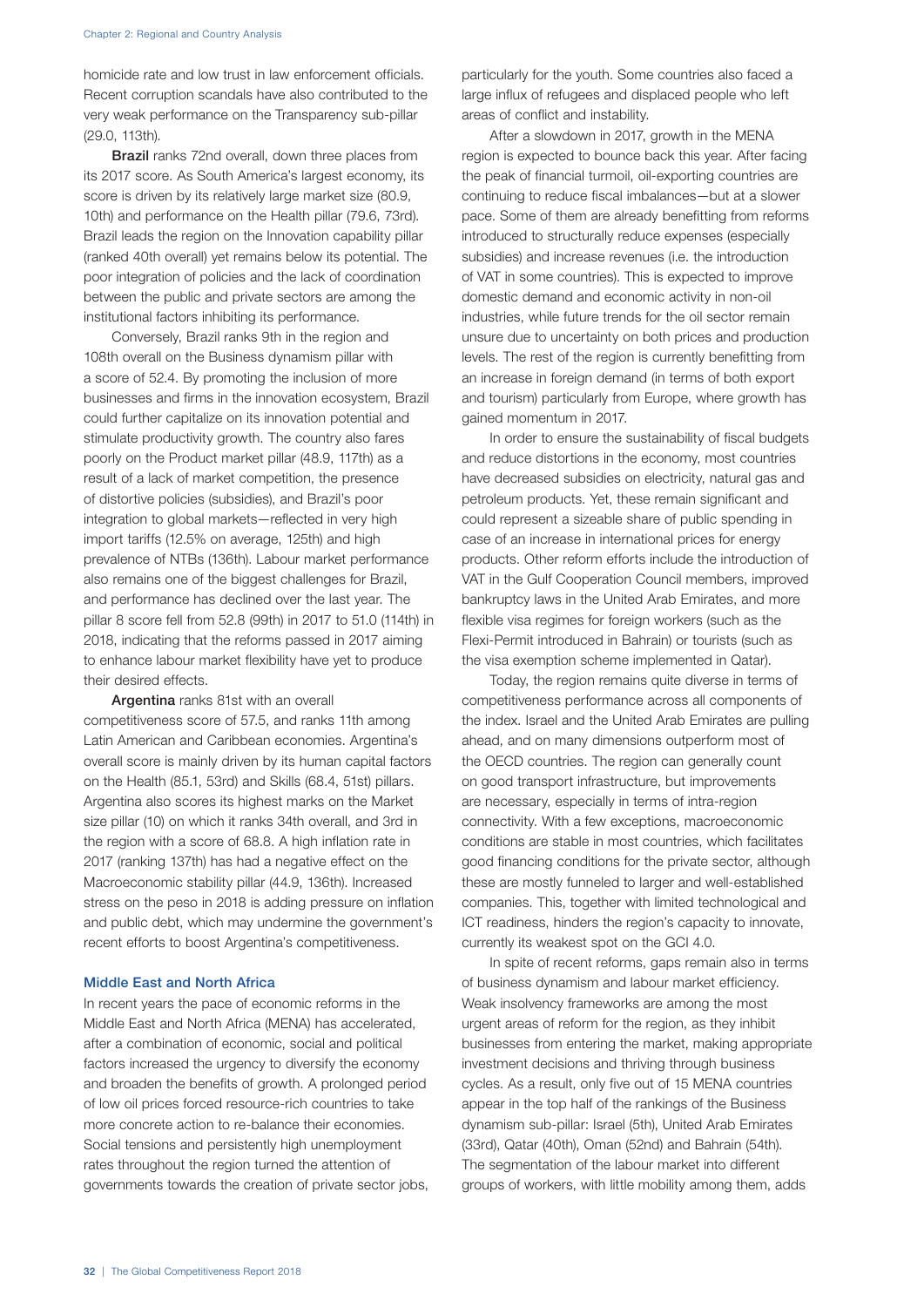to the rigidity of the economy in most countries in the region and reduces the utilization of available talent. Only four countries appear in the top half of the rankings of the Labour market pillar: Israel (15th), the United Arab Emirates (42nd), Bahrain (46th) and Qatar (54th). The participation of women in the workforce remains low throughout most of the region, in spite of improvements in education levels, and youth unemployment is untenably high, particularly in North Africa, with levels in both Egypt and Tunisia well above 30%.

Israel leads the Middle East and North Africa with a score of 76.6 (20th globally). The country has grown to become one of the world's innovation hubs thanks to a very strong innovation ecosystem (10th best in the world). Israel spends the most of any country in the index on R&D (4.3% of GDP), and is where entrepreneurial failure is most accepted and innovative companies grow the fastest. It can also rely on an extremely educated workforce, with an average of 13 years of schooling (8th globally) and where people acquire the appropriate skills that employers are looking for (2nd globally). This pool of talent is well integrated into the job market thanks to the low level of taxes on labour (5.9% of companies' profits), near-equal participation of women (6th globally) and reliance on professional management (19th). A well-developed financial sector (22nd), with the second-best availability of venture capital in the world, also supports a flourishing and innovative private sector. However, the dynamism of domestic markets could be hindered by the presence of large groups (51st globally in terms of dominance of few large companies), although competition within the service sector, particularly in professional services, remains vibrant (31st).

Ranked 27th globally with a score of 73.4, the United Arab Emirates is next in the region in terms of competitiveness. The economy's main strength lies in the quality of its enabling environment, as companies can operate under stable macroeconomic conditions (1st), make use of good infrastructure (15th) and one of the highest levels of ICT adoption in the world (6th). In all of these areas, the UAE is either at the global frontier or less than 20 points away from it. Sizeable investments in technological readiness have yet to fully turn into increased innovation capability (pillar 12), where the country lags further behind, ranking 35th globally and at only half the theoretical global frontier. The quality of the country's human capital remains a key constraining factor, with the current workforce having on average less than 10 years of schooling and the labour market still characterized by inefficient use of the available pool of talent (61st). To fully unlock the innovative potential of its economy, the UAE should consider continuing the path of reforms to spur business dynamism and increase the efficiency of product markets, particularly in the service sector. Recent improvements of the insolvency framework represent a positive step in this direction.

Saudi Arabia ranks 39th overall with a score of 67.5 and can rely on a conducive macroeconomic environment (1st) that has weathered well the turmoil of the recent years, which have been characterized by low oil prices. It boasts a modern infrastructure (75.5, 40th) and a large market size, MENA's largest and the 17th globally. The ambitious set of reforms included in its Vision 2030, once implemented, will increase private sector dynamism and innovation capability in the country, currently among its relative weaknesses. In particular, insolvency frameworks are currently penalizing business dynamism (51.2, 114th), while research institutions and formal education will both need to improve in order to spur the country's level of innovation. In past years, the country has significantly increased participation in the education system and, with a school-life-expectancy of 16.9 years (18th), its future workforce is set to be one of the most educated globally. However, it will be equally important for Saudi Arabia to improve the quality of its education programs and their correspondence to the needs of the economy to ensure that graduates have the right set of skills. Finally, labour market efficiency (102nd) is impaired by a number of constraints and regulations that segment the market and decrease the overall level of efficiency and talent utilization.

### North America

The region is home to the United States, the GCI 4.0's top performer, and Canada, ranked 12th. With a score of 85.6 out of 100, the United States tops the 2018 rankings of the GCI 4.0, confirming its status of most competitive economy in the world (it also ranks first in the 2017 backcast edition), although with a notable gap to the frontier. The United States appears in the top 3 of seven pillars. It leads the Business dynamism pillar, with a score of 94.1, thanks to its vibrant entrepreneurial culture. It also ranks first on the Labour market (81.9) and Financial system (92.1) pillars, due to its depth, breadth and relative stability, and achieves a near pefect score on the Market size pillar (99.2, second behind China). All these factors contribute to the country's vibrant innovation ecosystem, making it a 'super innovator' (86.5, 2nd behind Germany). Although the country's institutional framework remains very conducive (74.6, 13th), there are indications of a weakening social fabric (63.3, down from 65.5) and worsening security situation (79.1, 56th)—the United States has a homicide rate five times the average for advanced economies—as well as relatively low checks and balances (76.3, 40th), judicial independence (79.0, 15th), and transparency (75.0, 16th). Aspects of corporate governance (70.0, 22nd) could also be improved. The country also lags behind most advanced economies on the Health pillar—a consequence of the country's unequal access to healthcare and broader socio-economic disparities.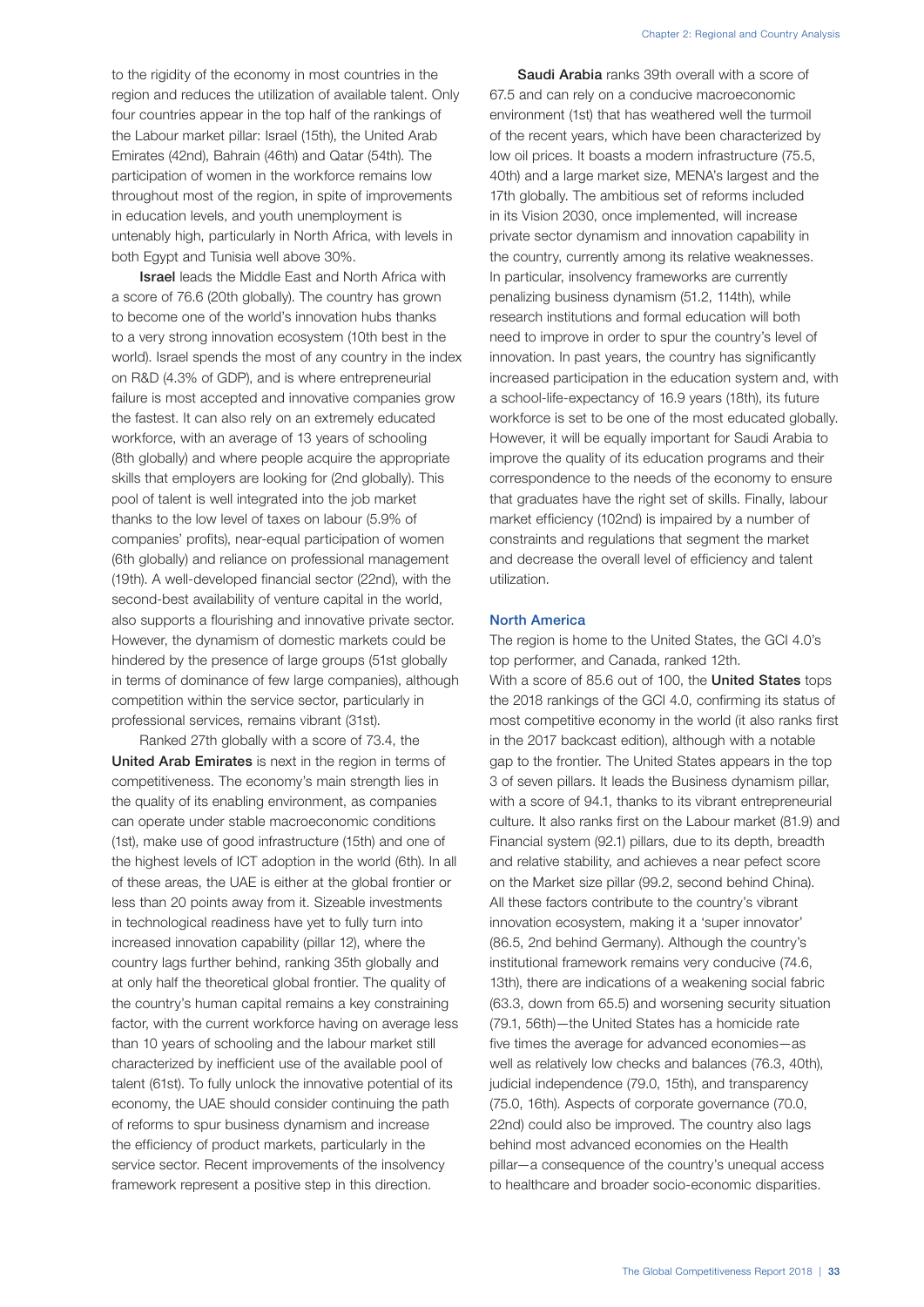Healthy life expectancy is 67.7 years (46th), slightly fewer than Sri Lanka and China, three years below the average of advanced economies, and six years less than Singapore and Japan. Finally, ICT adoption is relatively low compared to other advanced economies. With a score of 71.2, the United States trails Korea by a full 20 points. Only 76% of the adult population uses the internet on a regular basis, 7% below the OECD average.

Canada ranks 12th overall with a score of 79.9, behind three Scandinavian countries: Sweden (9th), Denmark (10th) and Finland (11th). Canada's performance across the 12 pillars is generally strong. Canada features in the top 10 of only two pillars: Macroeconomic stability, where the country has a perfect mark of 100, along with others, and Labour market (77.0, 6th). Canada's labour market is characterized by high flexibility, combined with very strong workers' protections and gender parity for labour force participation. The country is fairly innovative (75.0, 13th), but not yet an innovation powerhouse. It trails its neighbor and other leaders, Germany, Switzerland and Taiwan (China) by 10 points. Among the causes is the relatively low spending on R&D (1.6% of GDP, below the OECD average of 2%, and less than half the share of the biggest spenders). As for the softer drivers of innovation and competitiveness, Canada ranks first in terms of diversity (81.7). Yet its level of ICT adoption is very low (68.6, 34th) and represents the weakest aspect of Canada's performance. The cost of mobile data and services is one of the highest among advanced economies, which hinders adoption.

#### South Asia

South Asia continues to show strong economic growth and an improved macroeconomic outlook on the back of reforms in some of the world's largest countries. GDP growth is expected to pick up in 2018, reaching an average of 7.1%, confirming the region as one of the world's fastest-growing. India remains the region's main driving force, but the acceleration is widespread and encompasses all the countries in the region, with the exception of Nepal where a slowdown is expected after the fast recovery of 2017 when the country rebounded from the aftermath of the 2015 earthquake. On average, the region is burdened by both higher levels of public debt than other emerging economies, and—in some countries—large current account deficits. However, lower commodity prices have contributed to keep inflation low and international accounts more balanced in recent years.

In spite of growing international flows, South Asia remains the region with the lowest trade penetration in the world, with imports and exports of both services and merchandise goods amounting to approximately 39% of regional GDP in 2017. It is not surprising, then, that the country in the region that is most open to foreign competition—Bangladesh—ranks only 125th on this

component of the GCI 4.0, while South Asian economies apply an average tariff rate of 15% to imports from the rest of the world. Investment flows and integration into global value chains have also, so far, been rather limited.

While some countries in the region have managed to localize segments of global industries—in terms of both services and manufactured goods—all will need to increase their innovation capacity and technological readiness in order to move towards higher value-added processes and productions. ICT adoption and innovation capability are the two areas where the region lags even further behind the rest of the world, with the region's median performance at only one-third of the global theoretical frontier. Ranked 31st, India punches significantly above its weight in terms of innovation capability, and is an outlier in the region, with the second-best country, Pakistan, following far behind at 75th. Interestingly, these two countries demonstrate the region's lowest levels of technological readiness, confirming the challenge for large emerging economies to fully integrate their entire population especially those living in the most remote areas—into modernization processes.

India leads the region in all other areas of competitiveness except for health, education and skills, where Sri Lanka boasts the highest healthy life expectancy (67.8 years) and the workforce with the highest amount of schooling (9.8 years). These two countries are also the ones that can rely on the most efficient infrastructure system. India has invested more heavily on transport infrastructure and services, while Sri Lanka has the most modern utility infrastructure.

India ranks 58th (62.0) and has demonstrated sizeable improvements over the past year. Compared with the 2017 backcast edition, India is up five places, the largest gain among G20 economies. India is a remarkable example of a country that has been able to accelerate on the pathway to innovation (where it now ranks 31st, with a score of 53.8), due, particularly, to the quality of its research institutions. In spite of a high degree of entrepreneurship (61.1, 23rd), business dynamism is hampered by administrative hurdles. While Indian companies can access the 3rd largest market in the world (which translates into a perfect mark of 100.0 on the Market size pillar), the country would benefit from increased trade openness (136th) to drive productivity growth. More investments will be necessary to spur innovation beyond hubs of excellence and diffuse economic growth more broadly. This includes continuing to widen the adoption of ICT technologies (28.0, 117th) and improving the quality and conditions of human capital across the country, taking advantage of an extremely young population. India currently ranks 108th on the Health pillar and 96th on the Skills pillar of the index.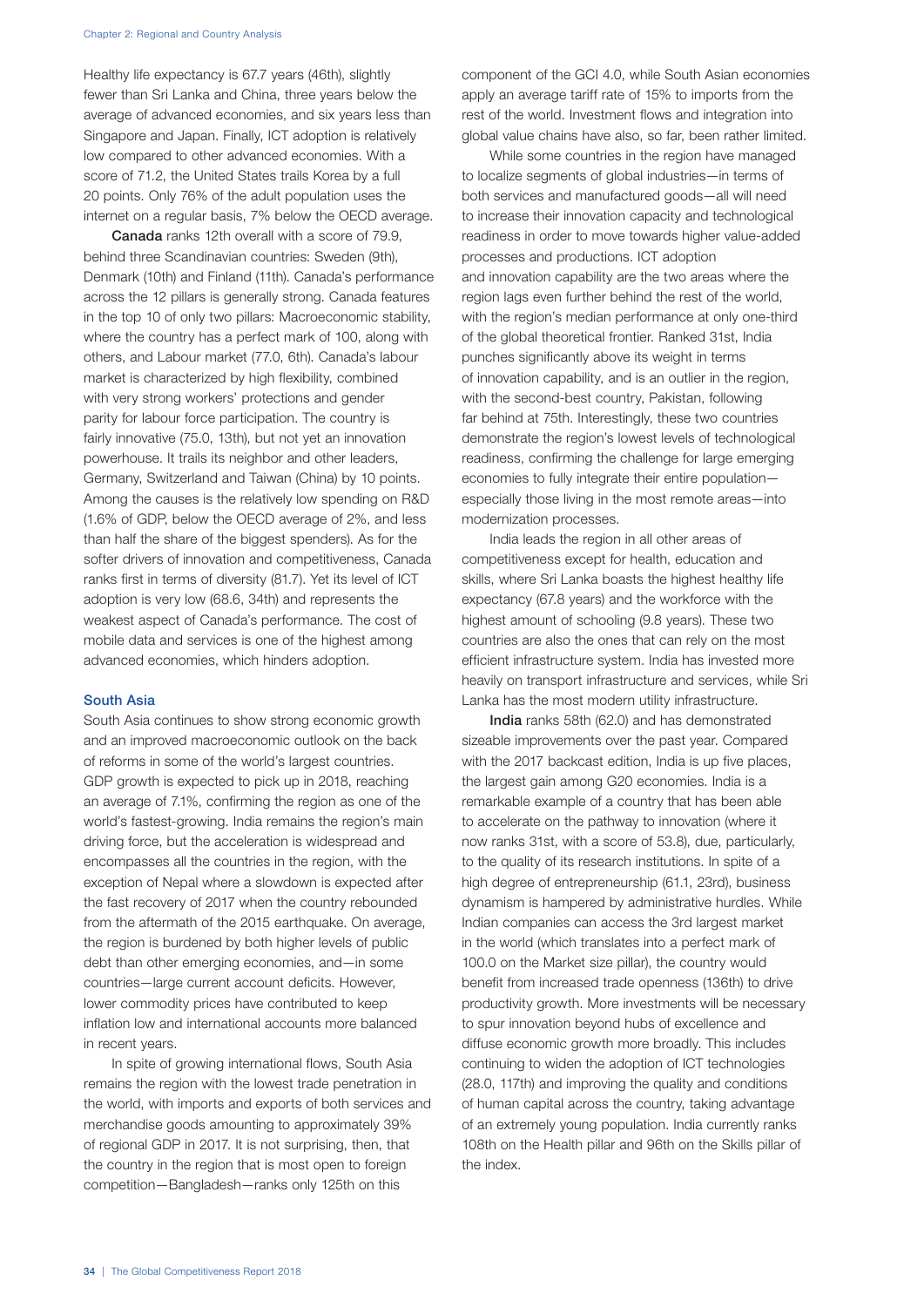## Sub-Saharan Africa

The economic prospects of Sub-Saharan Africa are at crossing point. The average GDP growth of the region has fallen below 5% since 2015 and is expected to grow at 3.4% in 2018. After having benefitted from a period of fast growth driven by strong foreign demand and high commodity prices, economies in the region need to strengthen their fundamentals to become more resilient to commodity price shocks and to compete successfully in the technology-driven global economy. To date, Sub-Saharan Africa, with an average score of 46.2, has the lowest GCI score among all regions and demonstrates the weakest average regional performance on 10 out of the 12 pillars. In only five pillars does the average score exceed 50, including in Labour market (53.8), Product market (50.4) and Business dynamism (51.1). These factors herald the possibility to leapfrog, by more adeptly tapping into digital business models and private sector development. However, to be able to do so and to digitally-transform their economies, countries in this region need to improve quickly on ICT adoption (29.6) and human capital. For example, less than half of the adult population has access to the internet, and subscriptions to broadband telecommunication services are extremely low in most of the region's economies. On the human capital side, the region still has the weakest health conditions in the World (46.4 on the Health pillar) while the skills of the population (43.4 on the Skills pillar) need to be updated to transform into a better-trained workforce. After successfully increasing participation in education, the next challenge for the region's economies will be to improve the quality of teaching and provide young people with the digital and cognitive skills required by the economy of the future.

In addition, the issue of unsustainable levels of public debt is returning as a source of concern following the period 2004–2014 when public debt seemed to be shrinking. After the end of the commodity super-cycle in 2015, public revenues have decreased, but public spending did not follow suit. On average, the public debt-to-GDP ratio in Sub-Saharan Africa shot up from 32.4% in 2014 to 45.9% in 2018.5 For some countries this trend has been particularly remarkable. For example, public debt in Zambia doubled between 2014 and 2015 and is currently at 65.5% of GDP. Similarly, public debt in Angola increased from 32.9% in 2013 to 79.8% in 2016, and in Mozambique it rose from 53.1% to 118.7%. Some countries have managed to maintain control on their public finance, showing that an alternative path is possible. Notably, Botswana, with a public debt of just 15.6% and inflation at just 3%, has maintained a very stable macroeconomic environment over the past decade. Nonetheless, the difficulty of most economies in the region to adjust to lower revenues and manage fiscal policy raises questions about the sustainability of public debt, with impending consequences for the attraction

of private investments and the availability of public capital necessary to develop infrastructure, improve the education system and provide social services.

Within Sub-Saharan Africa, Southern African countries have achieved a relatively higher competitiveness performance (48.0) compared to East Africa (46.8) and West Africa (44.5). Regional differences are greater when looking at ICT adoption, Skills and Financial System pillar scores, where Southern Africa performs, on average, 8.3, 8.9 and 8.7 points higher than West Africa. These differences are even more prominent at country level. The score attained by the regional leaders (Mauritius, 63.7, and South Africa, 60.8) are almost twice as large as those of the two least competitive economies. Some economies have emerged as regional leaders on specific domains. Kenya, the most competitive economy in East Africa, is developing into one of the region's strongest innovation hubs (36.5 on the Innovation capability pillar), comparable to South Africa and Mauritius. Rwanda, with a score of 64.4, leads Africa in terms of institutional quality, followed by Mauritius (62.8), Namibia (57.2) and Ghana (55.7), the most competitive economy in West Africa.

Mauritius ranks 49th globally. With a score of 63.7 out of 100 it achieves the best performance in Sub-Saharan Africa, in line with 2017. Mauritius's leading position in the region is reflected in a GDP growth consistently above 3% since 2006, and above 4% over the past three years. The competitiveness performance of Mauritius is relatively strong in eight of 12 GCI pillars, where it ranks 67th or higher. Among these eight pillars Mauritius has achieved its best score on the Product market pillar (65.6, 19th), thanks to a high degree of openness (6th) and a non-distortive fiscal policy (62.6, 16th). In addition, Mauritius is characterized by strong business dynamism (66.5, 35th) and sustained by lean administrative requirements (83.2) that enable companies to open and close with relative ease. Finally, Mauritius has achieved a strong performance on the Institutions pillar (38th, 62.9), second only to Rwanda in the region. This is a considerable competitive advantage in Sub-Saharan Africa, where 65% of economies score below 50. On the other hand, the pillars where Mauritius delivers a weaker performance are those related to human capital: the Labour market (58.3, 74th), Skills (61.0, 74th) and Health (77.7, 83rd) pillars. In particular, Mauritius is penalized by high redundancy costs (73.6 weeks of salary, 136th) and limited participation in the various levels of the educational system (6.8 mean years of schooling, 106th).

South Africa ranks 67th globally—with a score of 60.8—and attains the second spot in Sub-Saharan Africa. Among its strengths, South Africa is home to a large market size (68.4), good infrastructure (68.6) and a well-developed financial system (82.1, 18th). More specifically, South Africa's financial sector offers a